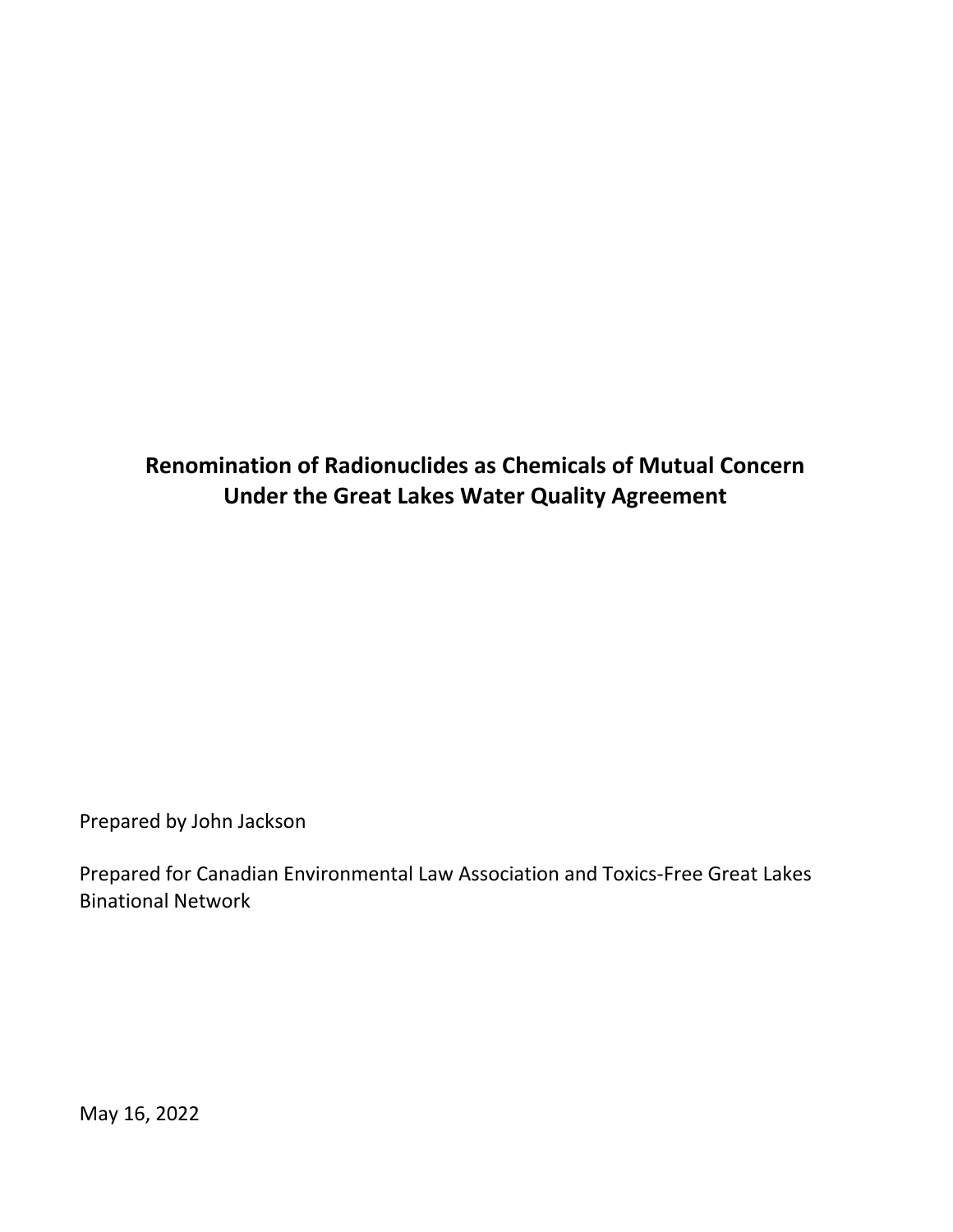# **Table of Contents**

| SCREENING CRITERION 1: TOXIC: Is the chemical substance toxic, persistent, and/or                                                                                              |
|--------------------------------------------------------------------------------------------------------------------------------------------------------------------------------|
| SCREENING CRITERION 2: RELEASE: To what extent is the chemical substance released                                                                                              |
| SCREENING CRITERION 3: LEVELS: Are levels of the chemical substance harmful, or likely                                                                                         |
| SCREENING CRITERION 4: ROUTE OF EXPOSURE: Are the Great Lakes a significant<br>route of exposure to humans or wildlife for this chemical substance? Are the impacts, or likely |
| SCREENING CRITERION 5: SCALE: Does the geographic scale of the levels of the chemical                                                                                          |
| SCREENING CRITERION 6: MANAGEMENT: To what extent are the releases of the                                                                                                      |
|                                                                                                                                                                                |
|                                                                                                                                                                                |
| APPENDIX 1: Map of Facilities related to Nuclear Power Generation 14                                                                                                           |
|                                                                                                                                                                                |

#### **CELA Publication Number:** 1476

*Acknowledgements*: Canadian Environmental Law Association would like to recognize the support of Canadian Environmental Law Foundation, Legal Aid Ontario and the Mott Foundation.

*Disclaimer:* The views, comments and recommendations provided in this report are those of the CELA and its author and not of its funders.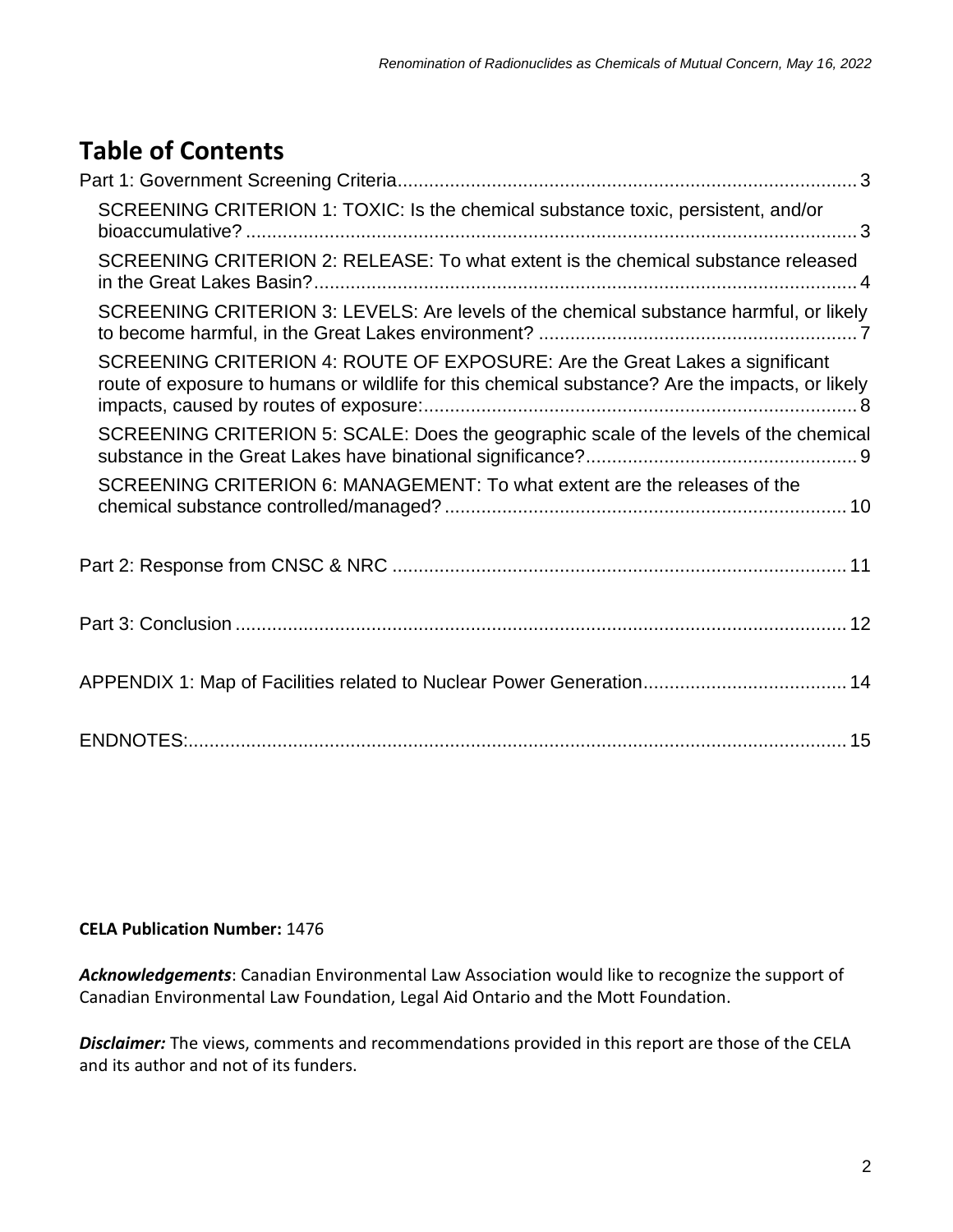Five years ago, in March 2016, 110 groups submitted an application under the Great Lakes Water Quality Agreement (GLWQA) to designate radionuclides as Chemicals of Mutual Concern (CMCs) under Annex 3 of that Agreement. We submitted our nomination in reply to Environment and Climate Change Canada's (ECCC) and the U.S. Environmental Protection Agency's (EPA) call for nominations from the public.

In December 2017, the Great Lakes Executive Committee (GLEC), which oversees activities under the GLWQA, decided that they needed to develop binational screening criteria before deciding on the nominated CMCs. In March 2021, GLEC released its binational screening criteria. The ECCC and EPA co-leads of Annex 3 promised that those who had already nominated CMCs would have the opportunity to revise their nominations to reflect the new screening criteria. This is our updated nomination of radionuclides as CMCs.

After going through the new screening criteria, we come to the same conclusion as we did in March 2016:

Given that radionuclides are persistent toxic substances, given a situation where there is a substantial number of facilities that are sources of radionuclides to the Lakes, and given the relatively closed characteristics of the Great Lakes system, which means that radionuclides build up in the system, it is essential to designate radionuclides as a Chemical of Mutual Concern so that the data and science needed will be generated and so that preventive actions can be taken to protect the Lakes from threats from radionuclides.

## <span id="page-2-0"></span>**Part 1: Government Screening Criteria**

### <span id="page-2-1"></span>**SCREENING CRITERION 1: TOXIC: Is the chemical substance toxic, persistent, and/or bioaccumulative?**

- **a. Has the chemical substance been found to be toxic?**
- **b. Is the chemical substance persistent and/or bioaccumulative?**

#### *Are Radionuclides Toxic?*

Numerous studies show toxic effects from exposure to radionuclides. These include childhood leukemia,<sup>1</sup> estrogen pathway disruption,<sup>2</sup> birth defects and abnormal pregnancy development,<sup>3</sup> gonadal cancer,<sup>4</sup> kidney damage, impaired neural development and lower IQ,<sup>5</sup> respiratory issues,<sup>6</sup> heart disease and strokes,<sup>7</sup> chronic fatigue immune dysfunction syndromes,<sup>8</sup> and thyroid cancer<sup>9</sup>.

Recent extensive studies on nuclear workers through the International Nuclear Workers' Study (INWORKS) have shown impacts of low-dose exposures for workers are much higher than previously realized.<sup>10</sup> Being as these findings are based on low-dose exposures, the findings are also relevant to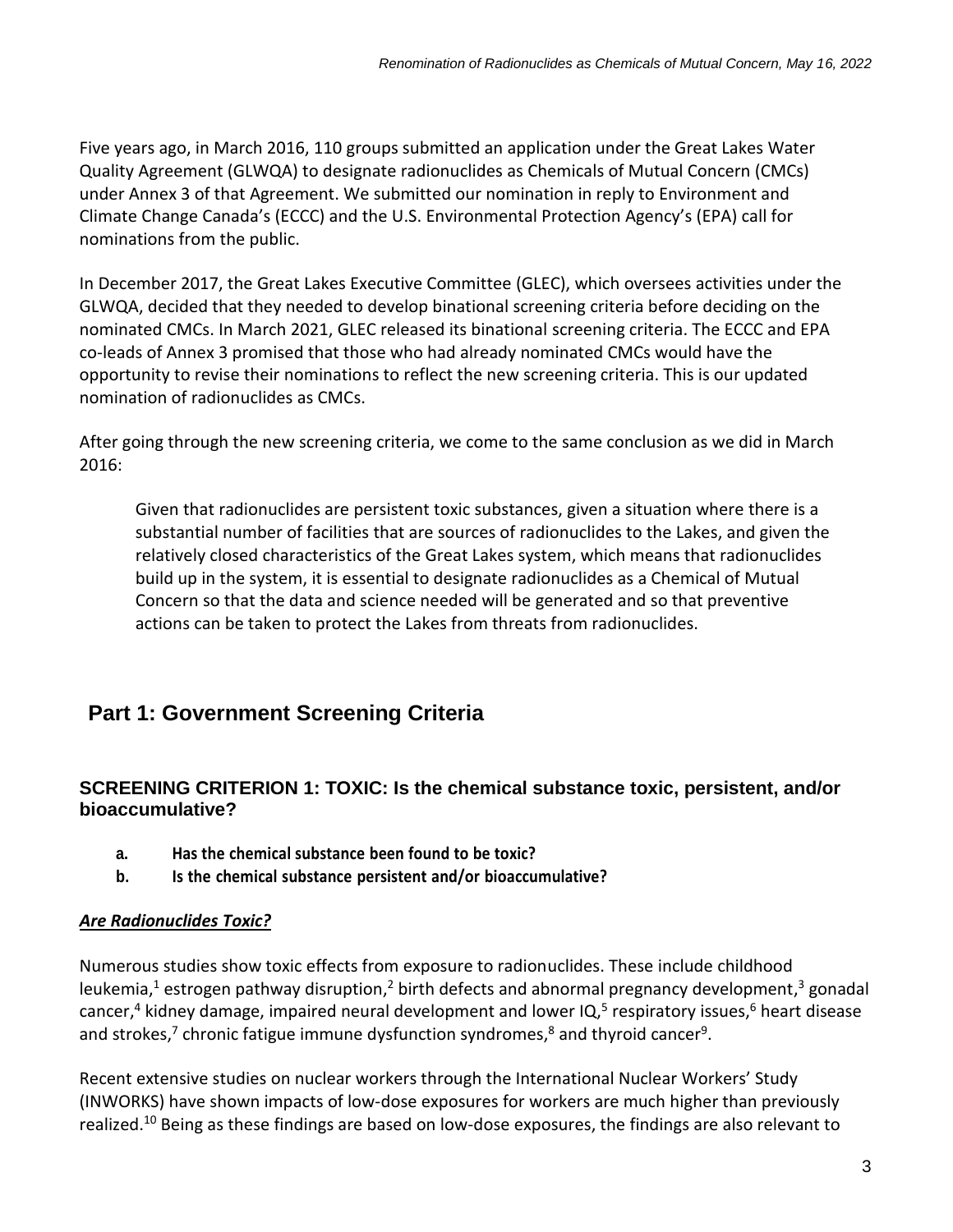non-worker populations of people and wildlife. $11$ 

#### *Are Radionuclides Persistent?*

The International Joint Commission's (IJC) Nuclear Task Force declared in their December 1997\* report that the radionuclides of most concern for the Great Lakes are tritium, carbon-14, iodine-129, isotopes of plutonium, and radium-226 because they present long-term toxicological and ecological problems.<sup>12</sup> We will look at these in discussing persistence. The IJC Task Force also listed eight other radionuclides, but here we will only use the examples of the ones they considered most serious.

Canadian regulations say that a substance is declared persistent if it has a half-life of 2 days in air, 182 days in water, 365 days in sediments, or 182 days in soil.<sup>13</sup> The U.S. EPA declares them persistent if they have a half-life of 2 or 5 days in air, 1 month in water, 6 months in sediments, or 2 months in soil.<sup>14</sup> Radionuclides have a very wide range of half-lives. Many of them are stated in years – not days. For example, tritium has a half-life of 12 years; carbon-14 a half-life of 5,730 years; iodine-129 a half-life of 1.7 X 10<sup>7</sup> years; Isotopes of plutonium (plutonium-239 half-life of 24,100 years; plutonium-241 half-life of 14.4 years); radium-226 half-life of 1,600 years. This shows that some of the radionuclides far exceed the half-lives in Canadian and U.S. regulations that would put them into the persistent category.

#### *Are Radionculides Bioaccumulative?*

 $\overline{a}$ 

Both Canada and the U.S. say that a substance is bioaccumulative when it has a bioaccumulation factor equal to or greater than 5,000.<sup>15</sup>

The IJC's Task Force was unable to find data on bioaccumulation for a lot of the radionuclides. For those where they found scientific studies, the bioaccumulation rates in aquatic biota (plants and invertebrates) often exceeded the factor of 5,000. They ranged from 1,000 to 300,000, with nine out of the thirteen being well over 5,000.<sup>16</sup>

*Conclusion:* Some of the radionuclides far exceed the screening criteria for being toxic, persistent and/or bioaccumulative.

#### <span id="page-3-0"></span>**SCREENING CRITERION 2: RELEASE: To what extent is the chemical substance released in the Great Lakes Basin?**

- **a. Are there releases of the chemical substance to water or air?**
- b. Are releases likely to increase in the future due to increasing manufacture, import, or use in Canada **or the U.S.**

<sup>\*</sup> This 1997 IJC report is referred to frequently in this submission. It is now 25 years later but, unfortunately, the report is not out of date. For evidence of it not being out of date, see: John Jackson, Radionuclides as a Chemical of Mutual Concern in the Great Lakes Basin, 2016, Part 3, pp. 13 – 15.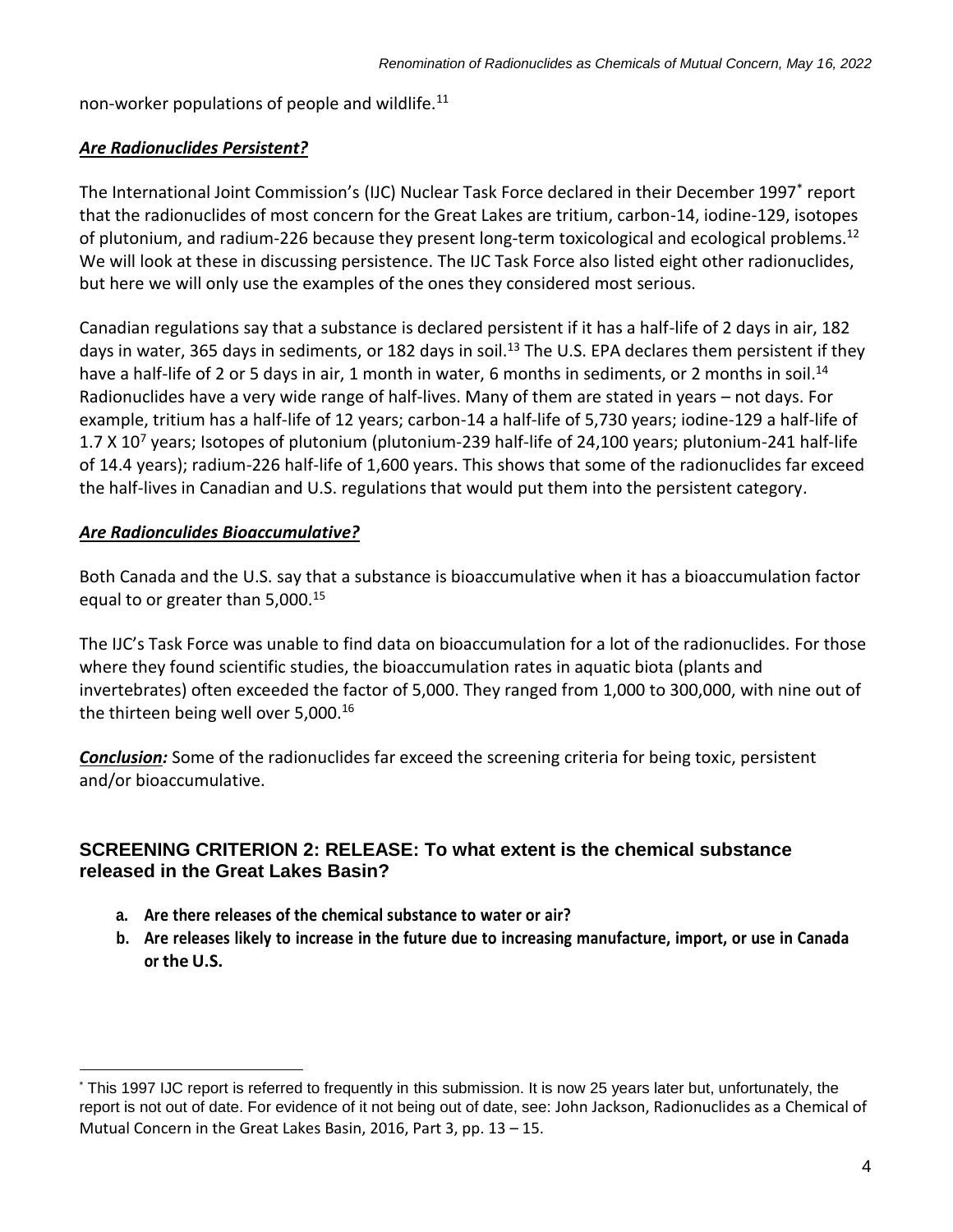#### *Are there Releases?*

As a result of human activities, there are releases of radionuclides to the water, air, sediments, and land of the Great Lakes. These include on-going releases from now-closed uranium mines near Elliot Lake and the remaining tailings, and processing facility at Blind River (both near the north end of Lake Huron), fuel fabrication in places like Port Hope, on the shore of Lake Ontario (a place which has been designated as a Great Lakes Area of Concern because of contamination from radionuclides) and the West Valley Demonstration Project in New York state, medical facilities, research labs, test nuclear reactors, and from military facilities.

In addition to this are the regular releases from the 38 nuclear power reactors at 15 sites within the Great Lakes basin near the shores of all the Great Lakes except Lake Superior. <sup>17</sup> [See Appendix 1 for a map showing the facilities related to nuclear power generation.] Also, high-level radioactive wastes from used nuclear fuel are stored on each of these sites, creating sources for additional on-going releases.<sup>18</sup>

Eight of these nuclear power reactors are now permanently shut down and seven more are scheduled to be decommissioned by 2025.<sup>19</sup> Even when decommissioned, each of these sites will still have highly radioactive nuclear fuel in storage on-site near the shores of the Great Lakes for decades, if not centuries to come, until they are potentially moved to centralized long-term storage or disposal sites. In addition, even long after decommissioning, there will be residual radioactive materials in the soils, sediments, etc. at each site. As a result, these nuclear power plant sites may continue to be a threat to the Great Lakes ecosystem far into the future.

The Nuclear Waste Management Organization (NWMO) estimates that as of 2021, almost 60,000 tonnes of spent nuclear fuel was in storage in Canada. Ninety percent of that was at six nuclear generation stations in Ontario near the shores of the Great Lakes. By the end of the lives of the existing nuclear power plants, the NWMO estimates that the amount of nuclear fuel waste in storage near the shores of the Great Lakes will be around 106,000 tonnes.<sup>20</sup> On the U.S side of the Great Lakes, as of 2017, nearly 10,000 tonnes of spent nuclear fuel was stored on the sites of the nuclear power plants<sup>21</sup>.

Given the extreme persistence of some of these radionuclides and the nature of the Great Lakes system where the waters and the pollutants have a long hydraulic residence time in the basin, it is essential to not just look at annual releases but to also take into account the cumulative releases over the years, i.e., to take into account both past, current and projected releases to the basin. For example, Lake Superior has a hydraulic residence time of 182 years; Lake Michigan 106 years; Lake Huron 21.1 years; and Lakes Erie and Ontario of just over two years.<sup>22</sup>

#### *Will Releases Increase?*

The IJC's Nuclear Task Force "concluded that monitoring of radionuclides in the Great Lakes primarily meets the need for compliance by users of radioactive materials with the conditions of the licenses for discharge<sup>"23</sup> but does not provide a useful way for understanding the amounts of releases to the Great Lakes system. A major part of this problem is that all facilities are not required to report on the same radionuclides.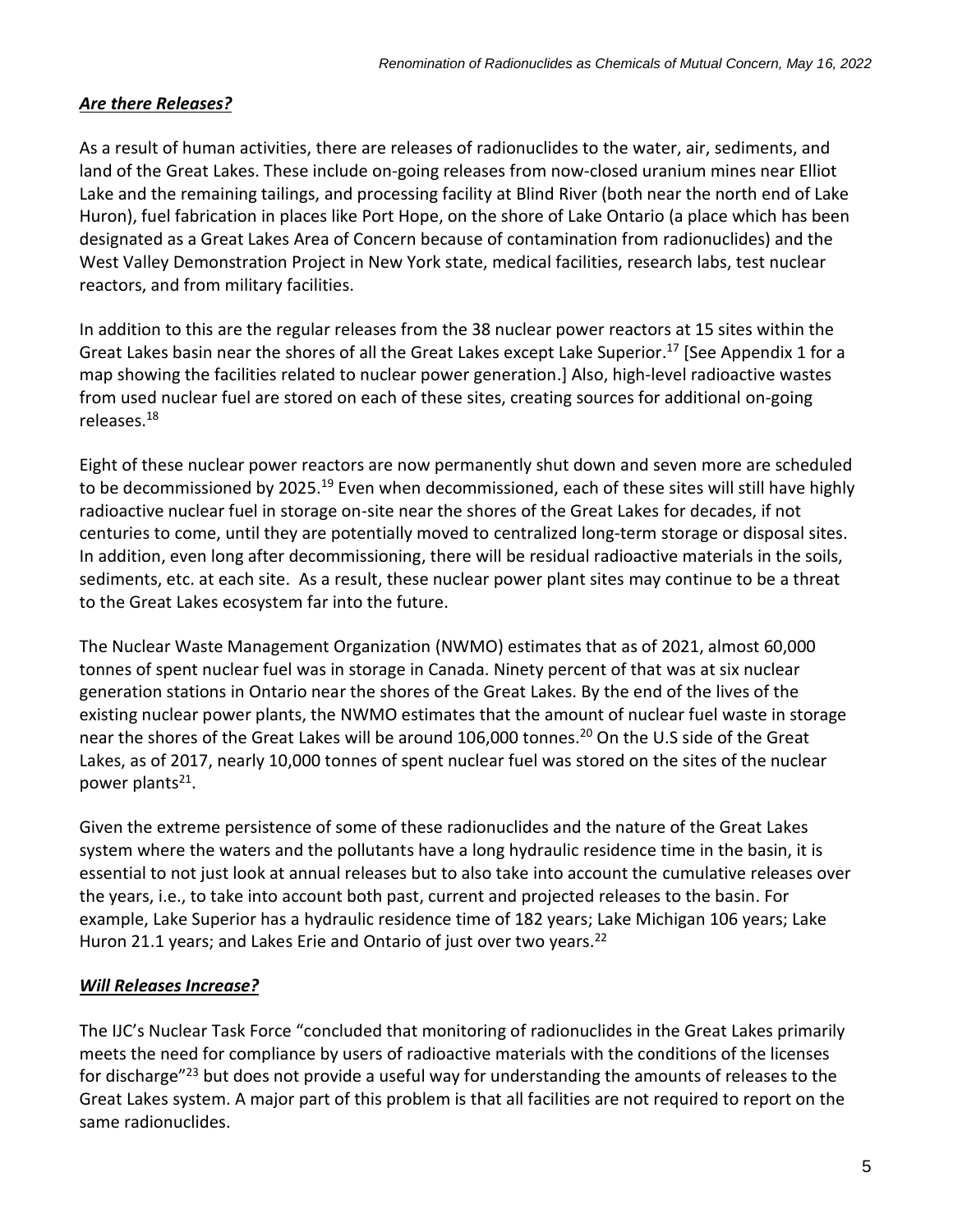Since it is currently impossible to state the extent of the releases of radionuclides into the Great Lakes basin, our answer to whether releases will increase is based on the likelihood of the sources of releases being maintained or increased.

Some more reactors around the Great Lakes may close soon, but radioactive wastes are likely to continue to be stored at each of these sites, whether they are closed or not, for decades or hundreds of years or even longer. This situation is an on-going threat to the lakes. Some nuclear power reactors within the basin have received operating licenses for another fifty years. And new reactors may be built.

Currently there is a relentless push by industry and the two federal governments to build "small nuclear reactors" (SMRs). The governments are making financial contributions to the industry to help them in developing their SMR technologies. For example, recently the US federal government contracted for \$38 million to three companies to develop a SMR reactor.<sup>24</sup> In December 2020, the Canadian federal government released its Small Modular Reactor Action Plan to get onto "the next wave of nuclear innovation."<sup>25</sup>

The nuclear regulatory agencies have been preparing guidance specific to SMRs for proponents of such facilities to simplify and speed up the approval's process. For example, the CNSC has put together "Regdoc 1-1-5: Supplemental Information for Small Nuclear Reactors."<sup>26</sup> In August 2018, CNSC and NRC signed "a memorandum of cooperation aimed at enhancing technical reviews of advanced reactor and SMR technologies."<sup>27</sup>

The use of SMRs would likely result in nuclear reactors being built in parts of the basin where they are not now, including near Lake Superior. This would increase the potential for new sources of releases of radionuclides to the Great Lakes.

In addition, there are the on-going uses of research reactors at universities and the increasing use of isotopes in nuclear medicine procedures.

There is also the question of whether new long-term storage or disposal facilities will be built for low, medium, and high-level radioactive wastes in the Great Lakes basin. For example, the NWMO has narrowed down its search for one disposal site for all of Canada's high-level nuclear fuel waste to two possible locations. One of these sites is in Ontario 30 miles from Lake Huron. If chosen, this site would receive all the nuclear fuel waste now in Ontario, as well as having waste brought to it from nuclear power plants in New Brunswick and Quebec.

Also, it is important to recognize that, with so many major sources of radionuclides around the Great Lakes, the potential increases for an accident with serious releases that could have a devastating effect throughout the Great Lakes basin and beyond.<sup>28</sup> Cindy Folkers summarized for us the health impacts that have been found on studies in areas where catastrophes have occurred.<sup>29</sup>

Health Canada's Radiation Protection Bureau concluded: "As a result of the large inventories of radioactive material at these facilities [nuclear fuel cycle facilities], there is a potential for a significant accidental release of radionuclides into the environment. Although the probability of such an occurrence is extremely small, the health, social, and economic consequences could be significant."<sup>30</sup> Theresa McClenaghan points out the regulatory failure to plan for significant accidents in Canada: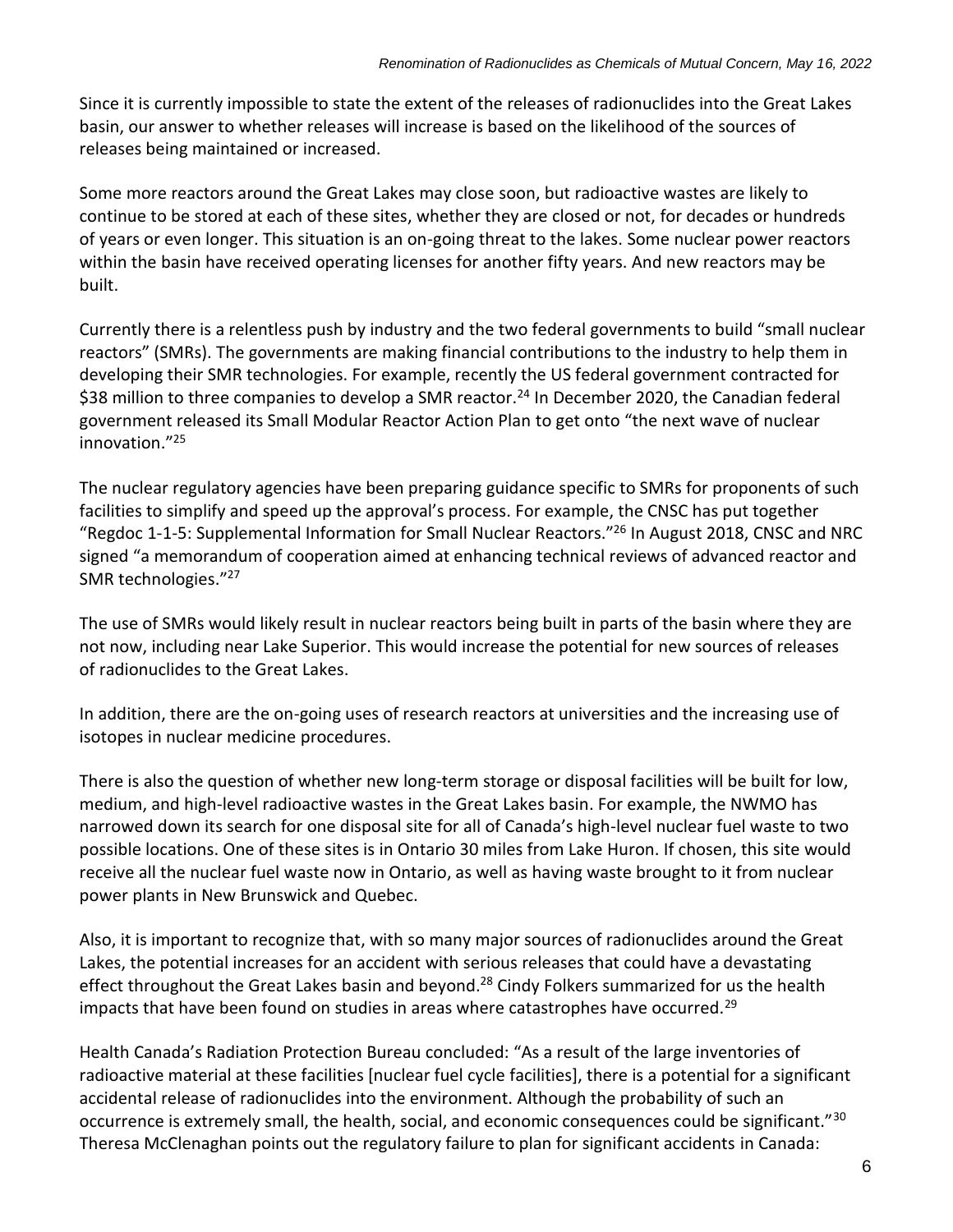"Regulatory capture in the nuclear industry frequently reflects a hubris that is shared among experts in both the regulated industry and the regulatory bodies, seen, for example, in the belief that "worst case scenarios" are extremely improbable and therefore need not be planned for." $31$ 

*Conclusion:* This criterion is met because there are releases to the Great Lakes from a substantial number of sources and these sources are likely to continue and may even increase.

#### <span id="page-6-0"></span>**SCREENING CRITERION 3: LEVELS: Are levels of the chemical substance harmful, or likely to become harmful, in the Great Lakes environment?**

- **a. Are measured concentrations of the chemical substance in the Great Lakes environment (air, water, sediment, and/or biota) nearing, meeting or exceeding benchmarks or guidelines for protection of wildlife and humans, including fish consumption advisory levels, water quality standards, etc.?**
- **b. Are concentrations of the chemical substance in the Great Lakes environment (air, water, sediment, and/or biota) increasing,suggesting early action is warranted?**

#### *Levels Meeting or Exceeding Benchmarks or Guidelines?*

Because of serious data limitations, we do not have adequate knowledge of the levels of radionuclides in the Great Lakes environment. Also, there are serious limitations in the bases for the benchmarks and guidelines that exist for radionuclides. These two issues are related because data called for is usually based on needs to assess whether benchmarks or guidelines are being met.

Data available on radionuclide releases to the Great Lakes are for the most part for the purpose of determining whether a particular source, a nuclear power plant, for example, is complying with its permit.<sup>32</sup> Cindy Folkers points out that "NRC bases protection standards on engineering principles primarily, not public health."<sup>33</sup> The situation is similar in Canada. As a result, the standards are inadequate to protect the environment.

Benchmarks or guidelines for levels to protect life are limited. Most determination of safety is on the basis of maximum allowable exposure, i.e., what dose is it safe to come into contact with? This is based on only a limited understanding of cycling of radionuclides. The U.S. EPA sets as a goal for the "acceptable" level of additional cancers from a lifetime of exposure to a chemical as one in one million, with the goal of using the lower bound of 1 in 10,000 only in rare instances. By contrast, the NRC regulates for radionuclides to a level of 1 in 143 additional cancers.<sup>34</sup> This is a level that would not be accepted for other chemicals of concern.

The benchmarks just referred to are based on the assumption that there is an acceptable level of exposure. The U.S. National Academy of Sciences report known as BEIR (Biological Effects of Ionizing Radiation) VII Panel rejected having a threshold for acceptable radiation risk concluding that "there is no compelling evidence to indicate a dose threshold below which the risk of tumor induction is zero."<sup>35</sup> For genetic impacts, this report also recognized that "… there is a vast amount of evidence for radiationinduced mutations in diverse biological systems."<sup>36</sup> In addition, it is important to note that biota also come into contact with radiation from natural sources. Therefore, it is even more important to avoid coming into contact with additional radionuclides as a result of human activity.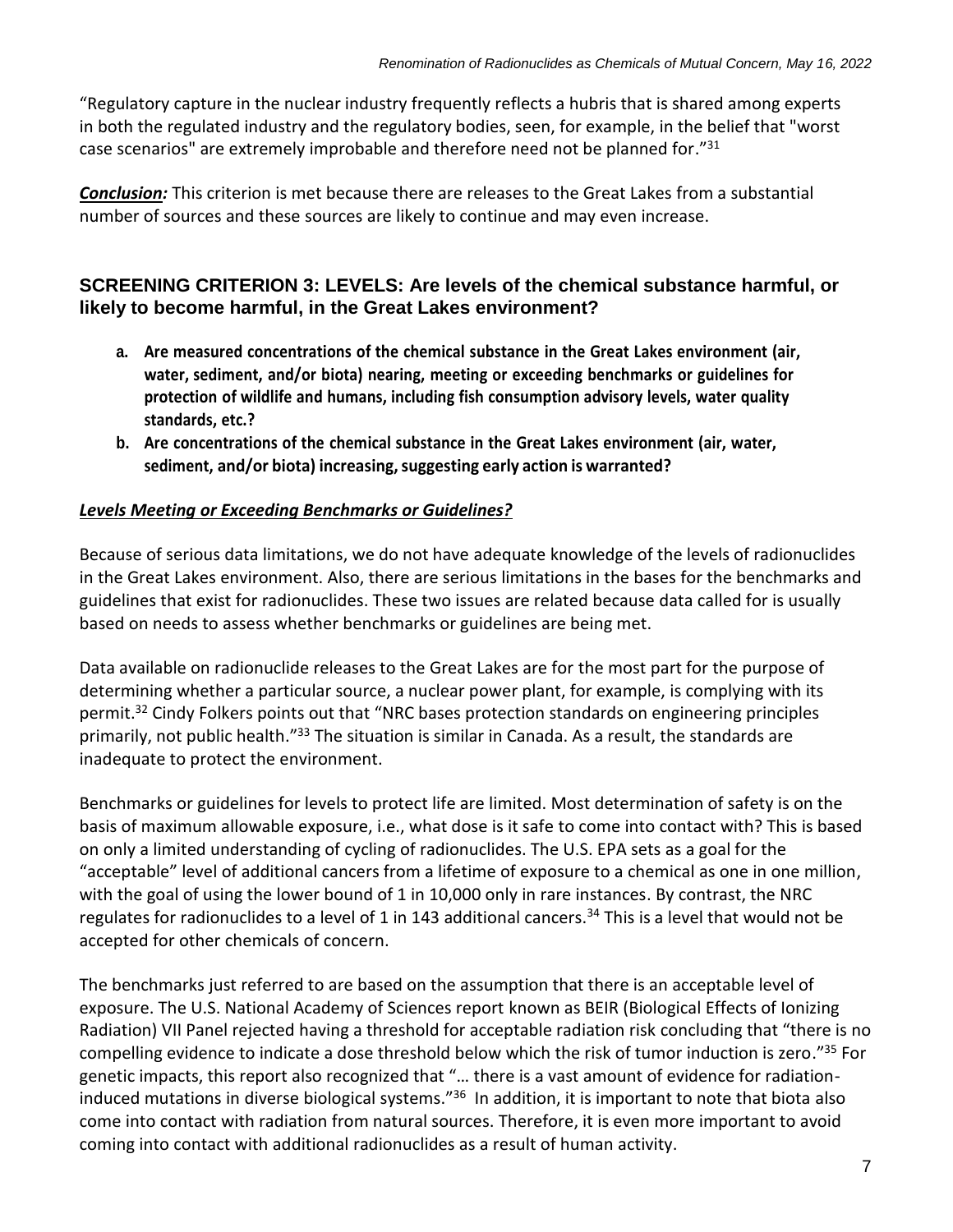In addition, there is very little monitoring for the presence of radionuclides in biota, etc. In 2016, the International Union of Radioecology concluded that radiation effects on non-human biota and the environment is still an underdeveloped field, observing that "radiation protection institutions are only starting to engage the range of expertise that can conceptualize and conduct the relevant research.<sup>37</sup> This reinforces the findings of the IJC Nuclear Task Force, which called for a "revised monitoring and analytical protocol with emphasis on biouptake characteristics, physiological roles and impacts."<sup>38</sup>

Another problem with current benchmarks and guidelines for acceptable radionuclide releases is that they are heavily based on the work of the International Commission on Radiological Protection (ICRP). These usually rely on data in marine (ocean) and river sites. The IJC Task Force stated that it was "concerned that the factors derived from riverine and oceanic systems are inappropriate for use in the Great Lakes"<sup>39</sup> because of the nature of the Great Lakes system, especially their relatively long hydraulic residence times. Also in an earlier report, the IJC Task Force had pointed out that it can be misleading to use "data from marine species to make judgements about freshwater species."<sup>40</sup>

These are only a few examples of the limitations in current data collection and in benchmarks and guidelines that make it impossible to answer CMC screening Criterion 3 for radionuclides.

### *Is Early Action Needed?:*

As just shown, the present standards, monitoring and understanding are too poor to definitively answer this question.

Conclusion: We do not have enough benchmarks and guidelines for radionuclides in biota to have a good understanding of the risk. In addition, there are serious flaws in the benchmarks that we do have, for example, acceptable risk of additional cancers. In addition, we do not have enough monitoring and have challenges with monitoring and testing to be able to tell if the benchmarks we do have are being met.

Given that many radionuclides meet the criterion for toxicity, persistence and bioaccumulation and the criterion for releases to the basin, it is essential to use the precautionary approach in the GLWQA and designate radionuclides as CMCs with one of the goals of that designation being to address the severe limitations in the benchmarks, in biomonitoring, and in understanding of cycling of radionuclides through the ecosystem.

#### <span id="page-7-0"></span>**SCREENING CRITERION 4: ROUTE OF EXPOSURE: Are the Great Lakes a significant route of exposure to humans or wildlife for this chemical substance? Are the impacts, or likely impacts, caused by routes of exposure via:**

- **a. Great Lakes water?**
- **b. Great Lakes sediments?**
- **c. Great Lakes food web?**

The IJC's Nuclear Task Force report included an assessment of the literature and of available data to describe the quantities and composition of reported releases of radionuclides to air and water, and the distribution of these nuclides in atmospheric, aquatic and biotic compartments of the ecosystems of the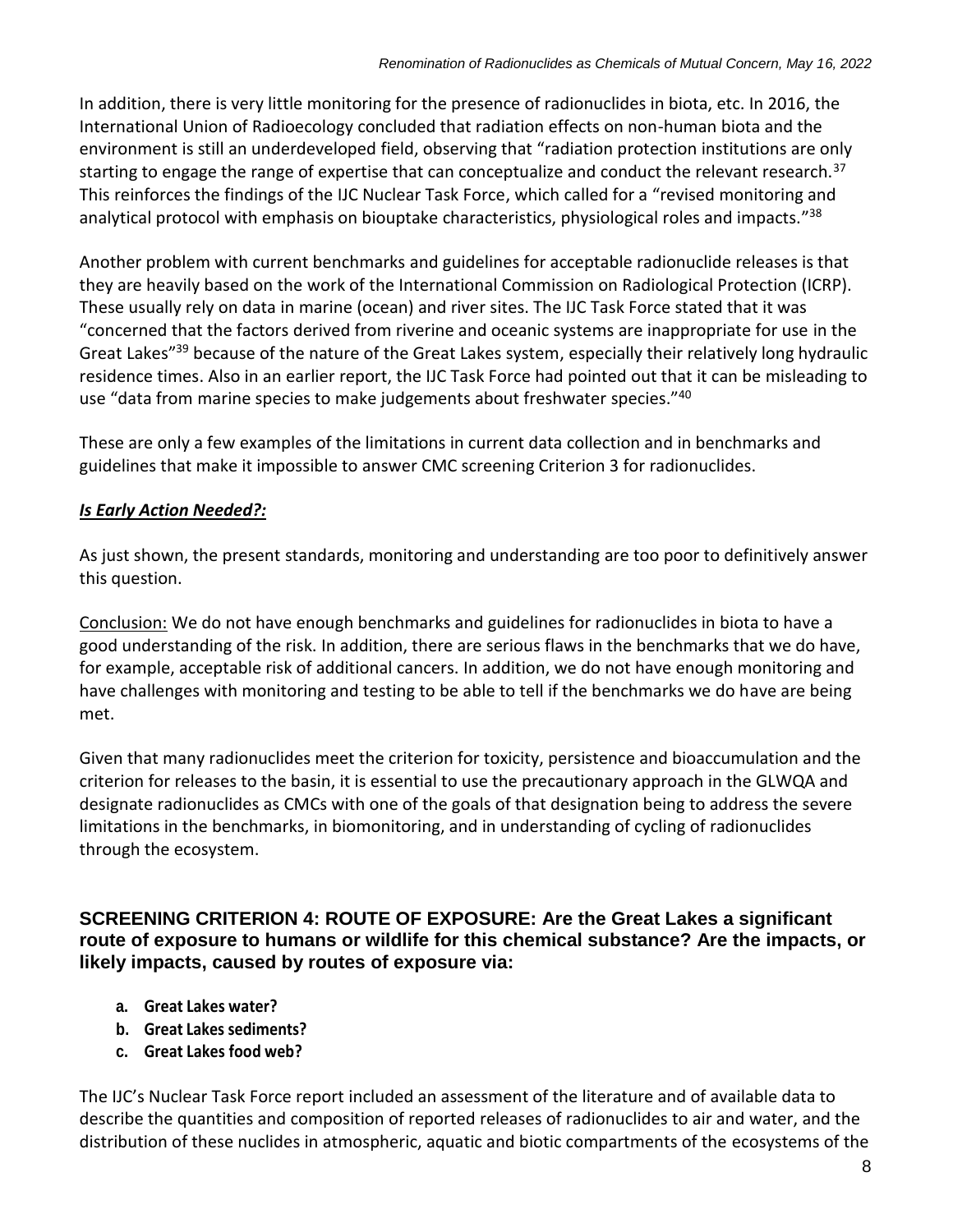Great Lakes. They found water, sediments, air and the food web to be routes of exposure for radionuclides in the Great Lakes basin. They concluded that "the primary anthropogenic source of radionuclides is the discharge from nuclear fuel cycle facilities in the Great Lakes region."<sup>41</sup> They also concluded that the multiplicity of small quantities of radionuclides released from commercial, industrial, medical and research institutions "make, in the aggregate, a significant contribution to the burden of radioactive materials in the environment."<sup>42</sup> They pointed out that the data they were able to gather were limited because "very little of the monitoring activities are designed to address or are capable of considering the movement and cycling of radionuclides through environmental compartments and ecosystems."<sup>43</sup>

*Conclusion:* The indications are that radionuclides meet this criterion, but more research and monitoring is necessary to more completely understand the exposure routes.

#### <span id="page-8-0"></span>**SCREENING CRITERION 5: SCALE: Does the geographic scale of the levels of the chemical substance in the Great Lakes have binational significance?**

- **a. Is the contamination currently, or likely to become, lakewide or multi-lake in scale as opposed to localized?**
- **b. Does the contamination have the potential to cause binational transboundary impacts?**

#### *Is Contamination Only Localized?*

Under the releases criterion, we identified the numerous types of sources where radionuclides are released to the Great Lakes. The map that we prepared (Appendix 1) shows the location for each of the facilities related to the generation of nuclear power. Most of them are on or very near the shores of each of the Great Lakes in both Canada and the United States, except for Lake Superior. With the exception of lakes Erie and Huron, these facilities are on both the Canadian and U.S. sides of each lake. Sources of contamination may well become even more widely spread around all of the Great Lakes if current plans by the nuclear power industry to build small nuclear reactors (SMRs) come to fruition.

Also non-nuclear power-related sources of radionuclides are scattered throughout the lakes.

#### *Is there Potential for Transboundary Impacts?*

Given the persistence of many radionuclides and given how widely spread sources for releases of radionuclides are as a result of human activities around the Great Lakes, it is inevitable that there is and will continue to be transboundary impacts.

*Conclusion:* This criterion is met.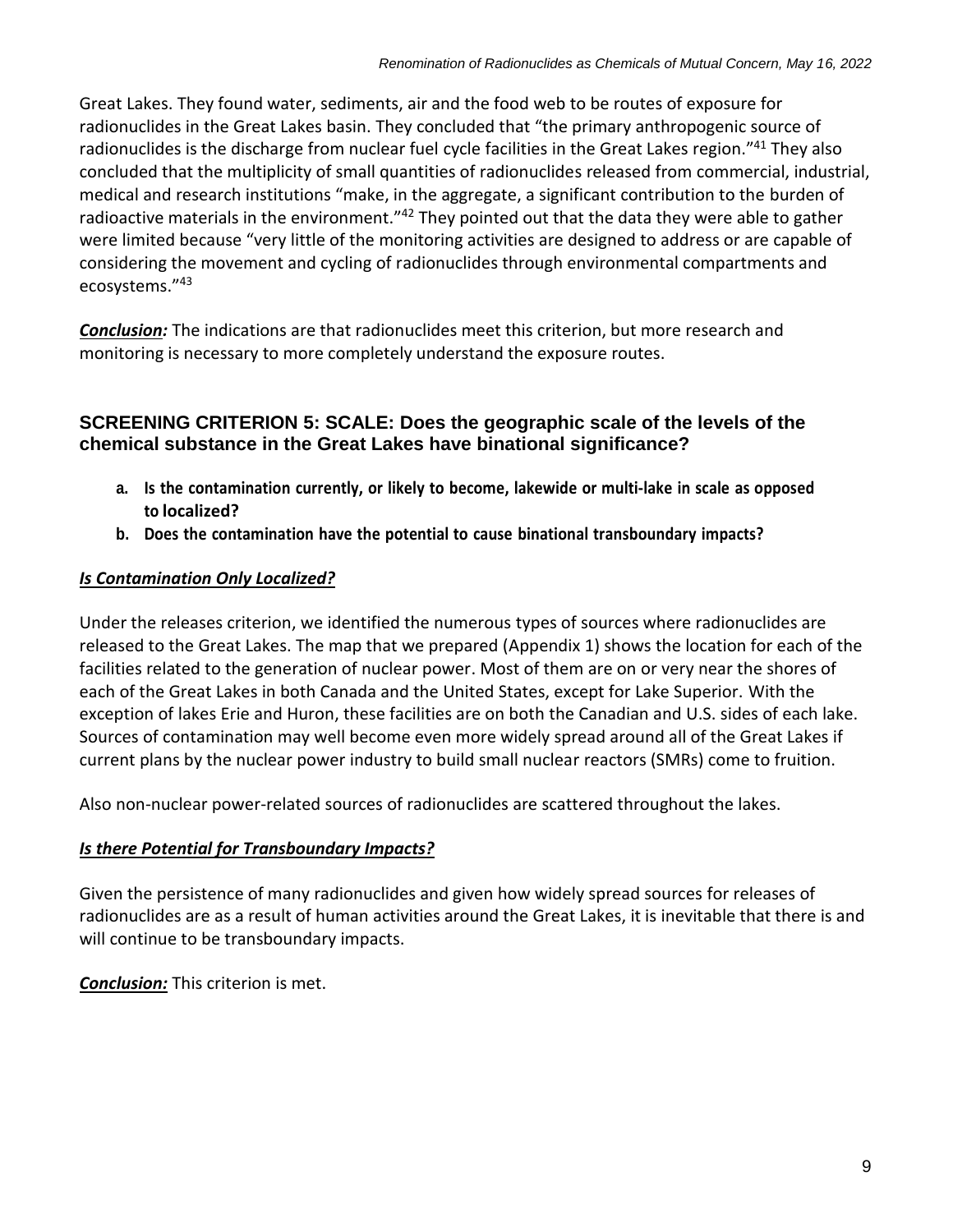### <span id="page-9-0"></span>**SCREENING CRITERION 6: MANAGEMENT: To what extent are the releases of the chemical substance controlled/managed?**

- **a. Are programs and management actions for the chemical substance currently in place at the local, state/provincial, tribal, Indigenous, federal or international level?**
- **b. Are current actions adequate, and/or do gaps exist?**

### *Do Management Programs Exist?:*

Yes. The main regulatory agencies are the CNSC in Canada and the NRC in the U.S. The environmental and health agencies in both countries take a back seat to the CNSC and the NRC.

### *Are Current Actions Adequate?:*

Here are a few examples of the major inadequacies in the ways that both the CNSC and NRC operate that have negative impacts on the Great Lakes:

- 1) Failure to use the guiding principles of the GLWQA to decide their decisions: The ones most important here for persistent toxic substances, which includes many radionuclides, are zero discharge, virtual elimination, the precautionary approach, and prevention. In 1994, in its Seventh Biennial Report, the IJC Commissioners called on the Federal governments to "incorporate those radionuclides which meet the definition of persistent toxic substances in their strategy for virtual elimination."<sup>44</sup> Both federal governments rejected this recommendation. In its response, the Canadian government said that "application of a virtual elimination strategy to radionuclides would have serious impacts on major segments of the nuclear fuel cycle within and outside the basin, including power reactors used to produce electricity and research reactors that are used in the production of medical isotopes."<sup>45</sup> The U.S. response included the statement: "The U.S. cannot fully support this recommendation. The majority of the long-lived radionuclides detected in the Great Lakes Basin occur naturally."<sup>46</sup> In its Eighth Biennial Report in 1996, the IJC Commissioners repeated their recommendation, stating "We continue to believe, however, that the consideration of radionuclides under the Agreement is important and cannot be ignored, particularly with new proposals to reprocess radioactive material in the Great Lakes Basin.<sup>47</sup>
- 2) Use of As Low As Reasonably Achievable (ALARA) standard: This means that the determination of acceptability is based on what is possible through engineering instead of what is needed to protect the environment and health. The standards are engineer-based – not health-based.<sup>48</sup>
- 3) The lack of substantial involvement of the respective country's environmental and health agencies in the decision-making by the CNSC and NRC.
- 4) Use of inappropriate risk factors: The acceptable yearly dose for exposure of the public to radiation is 100 millirems in Canada and in the U.S. as allowed by the NRC. Both the Canadian and U.S. dose factors work out to an "acceptable" risk for additional cancers in a lifetime of 1 in 143. This is a very weak standard in comparison with US EPA's use of 1 in 10,000 to 1 in 1 million for toxic chemicals, with the goal being 1 in 1 million. [See commentary under Criterion 3.]
- 5) Inadequate monitoring and reporting: Monitoring is facility and license specific and does not take into account cumulative impacts among all the sources of releases to the Great Lakes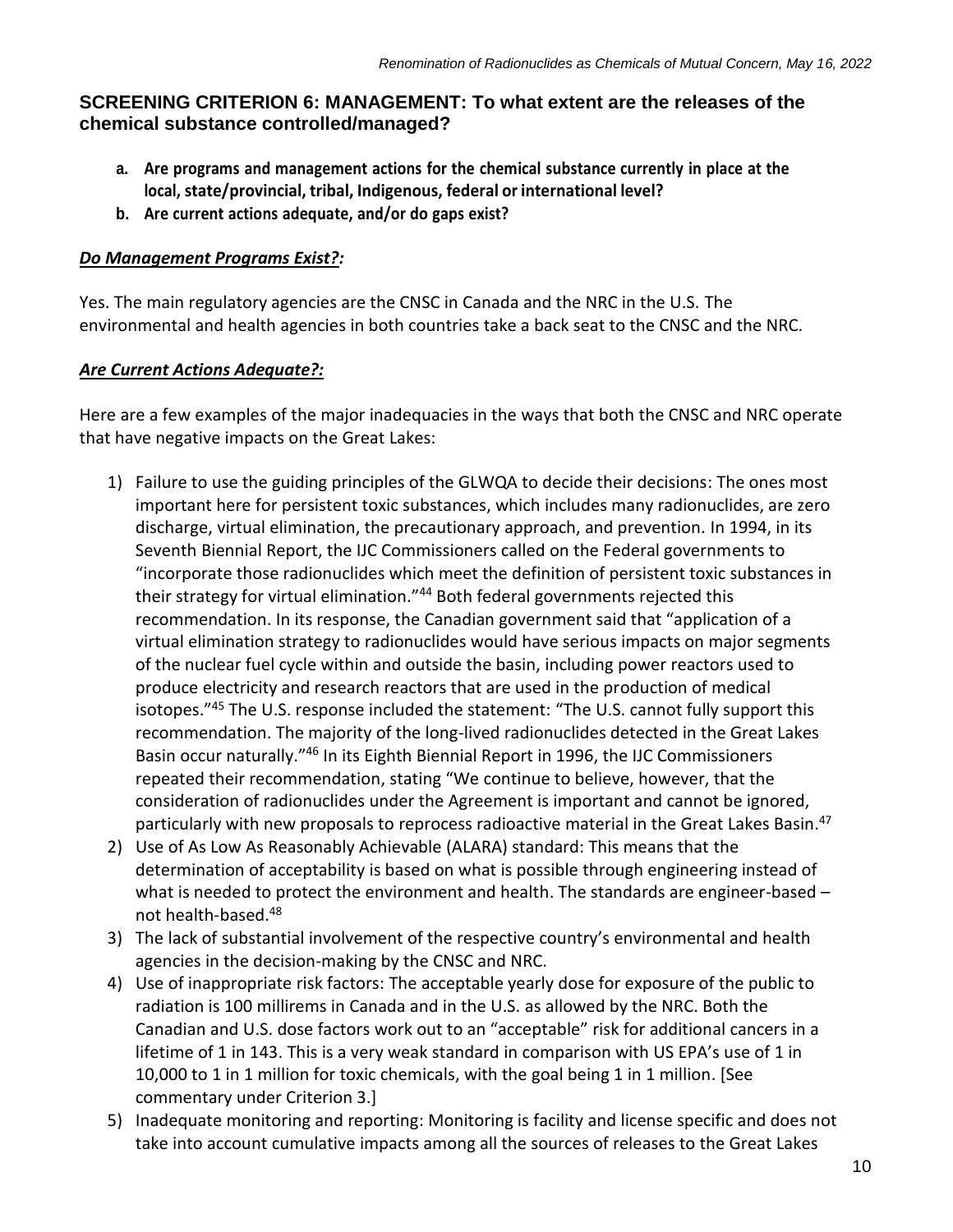and also does not take into account cumulative impacts over time. As was described under the route of exposure criterion above, the IJC found that the monitoring carried out was far from adequate to assess impacts on the Great Lakes system.

6) Failure to be strict with those it is regulating: After an analysis of the granting of licenses, etc., Blaise and Khan concluded: "The CNSC, by its own admission, would hold nuclear operating licence applicants to a lower standard than the Ontario Ministry of Environment and Climate Change does ECA [Environmental Compliance Approval] applicants."<sup>49</sup> Cindy Folkers pointed out that in the U.S. the NRC's "regulatory framework is unreliable because it depends substantially on truthfulness of licensee reporting."<sup>50</sup>

Theresa McClenaghan, who has extensive experience in nuclear licensing matters, describes the problem of "regulatory capture:" "Until the long-standing problem of blurred roles and improperly conflated responsibilities for safety regulation versus nuclear technology promotion are solved, it is inevitable that regulatory capture of the CNSC by the Canadian nuclear industry will continue."<sup>51</sup> She describes a similar problem in research on nuclear matters: "Without independent technical research capacity, the regulator is beholden to industry and their contractors for its state of knowledge and for the projects that are authorized for funding, contrary to the goal of research independence that had been held by the AECB in its earlier days.<sup>52</sup>

*Conclusion:* The activities of the nuclear regulatory agencies in both countries have major inadequacies and gaps.

## <span id="page-10-0"></span>**Part 2: Response from CNSC & NRC**

ECCC and EPA sent our application for designation of radionuclides to the nuclear regulatory agency in each country for review. In January 2017 the U.S. Nuclear Regulatory Commission (NRC) made a nine-page comment on the application.<sup>53</sup> In September 2017, the Canadian Nuclear Safety Commission (CNSC) made a seventy-four-page response.<sup>54</sup> They both recommended that the governments not designate radionuclides as CMCs.

We commissioned three studies to review CNSC's and NRCs responses to our nomination of radionuclides.<sup>55</sup>

The NRC determined that "With the comprehensive regulatory framework that effectively limits radionuclide discharges already in place, designating radionuclides as chemicals of mutual concern is unnecessary, would be unduly burdensome, and would not provide a safety or an environmental protection benefit."<sup>56</sup>

The CNSC concluded that "radionuclides are among the most heavily regulated substances both internationally and nationally. Canada has an independent national nuclear regulatory body (i.e., the CNSC), the mandate of which is to protect the environment, and the health and safety of persons. The CNSC has no promotional role for the industry."<sup>57</sup> By contrast, in 2016, the Canadian Environmental Commissioner of the Environment and Sustainable Development criticized the CNSC's program for failing to "systematically" audit nuclear facilities.<sup>58</sup>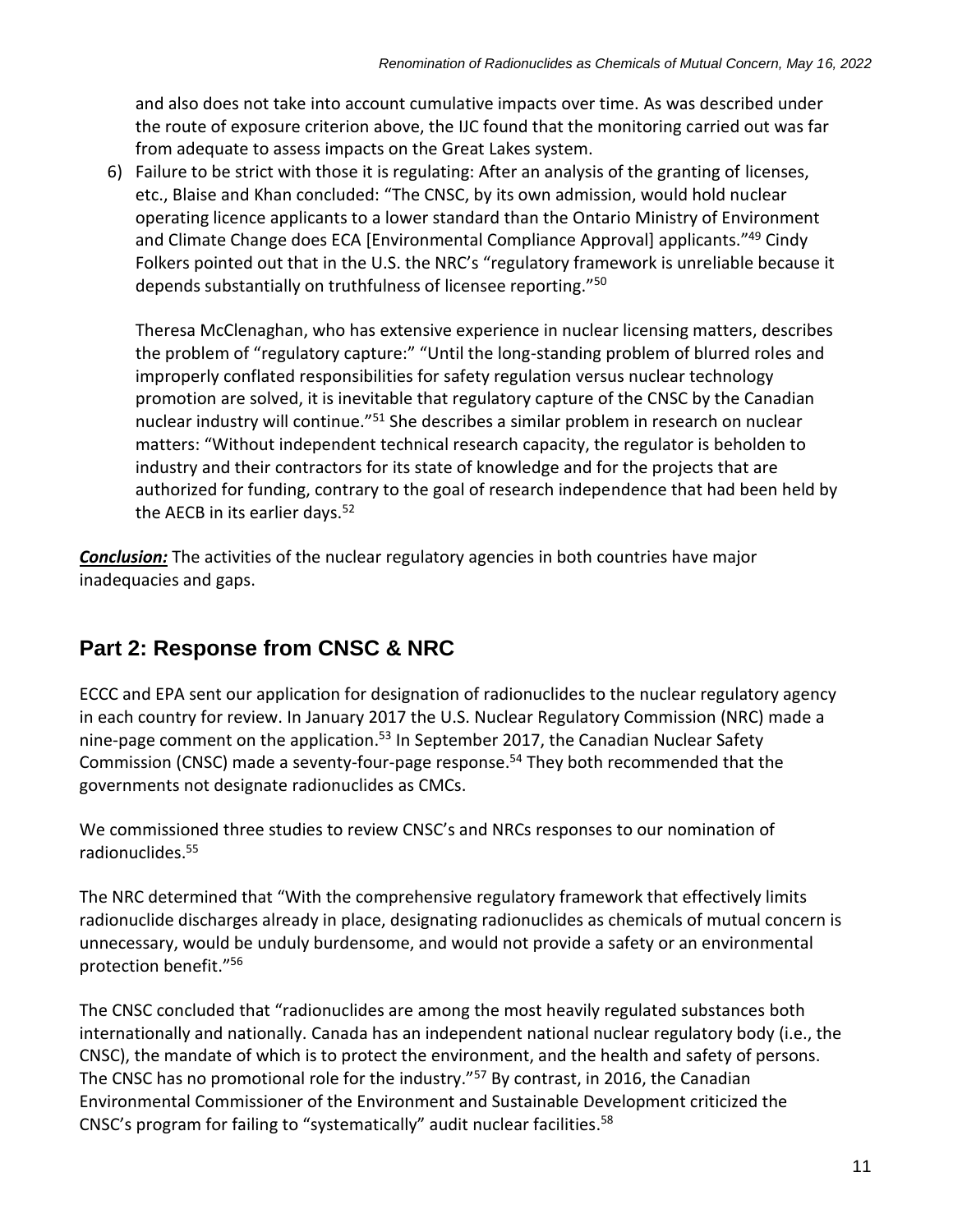Under Criterion 6 above on management, we gave some of the problems with CNSC and NRC's activities, which contradict their self-assessment in their submissions opposing designation of radionuclides as CMCs.

After reviewing CNSC's and NRC's critiques of our nomination, both of our reviewers concluded that there is a conflict of interest in having the regulatory agency determine whether they are doing a good enough job. Blaise and Khan described it this way: "The authors of the CNSC Assessment - CNSC Staff – are the inappropriate federal body to undertake an adequacy analysis of its own regulatory oversight and monitoring programs."<sup>59</sup> The NRC itself showed this conflict by stating in its response to our nomination that "the change in designation may unnecessarily increase public concerns by implying that current regulations are not protecting public health, safety and the environment."<sup>60</sup> This is a political reason for denying nomination  $-$  not a scientific one.

## <span id="page-11-0"></span>**Part 3: Conclusion**

Our assessment shows that radionuclides meet all of the criteria that GLEC has chosen to determine CMCs. Also our review of the critiques by CNSC and NRC of our original application shows that their interventions in no way weaken our application.

In a few of the CMC criteria, we have pointed out serious problems with the data available, with inadequate monitoring, and with inadequate science to understand the cycling of radionuclides through the Great Lakes ecosystem, especially in a system that has so many sources of radionuclides as a result of human activities, and is more closed in nature than the places where much of the science has been carried out, i.e., in the oceans. This lack of science and ecosystem monitoring is **not** a legitimate reason to deny a nomination for a chemical of mutual concern, especially with substances like many radionuclides that have extremely long persistence and have high bioaccumulation factors.

The GLWQA tells us that we should take a preventive and precautionary approach – especially with persistent bioaccumulative toxic substances. That is why Annex 3 of the Agreement describes the actions that should be taken **once a substance has been designated** as a Chemical of Mutual Concern:

preparing binational strategies for chemicals of mutual concern, which may include research, monitoring, surveillance and pollution prevention and control provisions. [GLWQA, Annex 3,  $B. 2<sup>nd</sup> 1$ .

Delaying designation until more data, monitoring, and science are available is highly unlikely to generate the necessary monitoring and science to help us understand ecosystem impacts of radionuclides in the Great Lakes. In 1987, the IJC's Nuclear Task Force said: "a revised monitoring and analytical protocol with emphasis on biouptake characteristics, physiological roles and impacts would greatly help in meeting the goals of the Great Lakes Water Quality Agreement of 1978, as amended by the Protocol of 1987"<sup>61</sup> In the twenty-five years since that call from the IJC Task Force, there has been little improvement in the status of relevant science and monitoring on radionuclides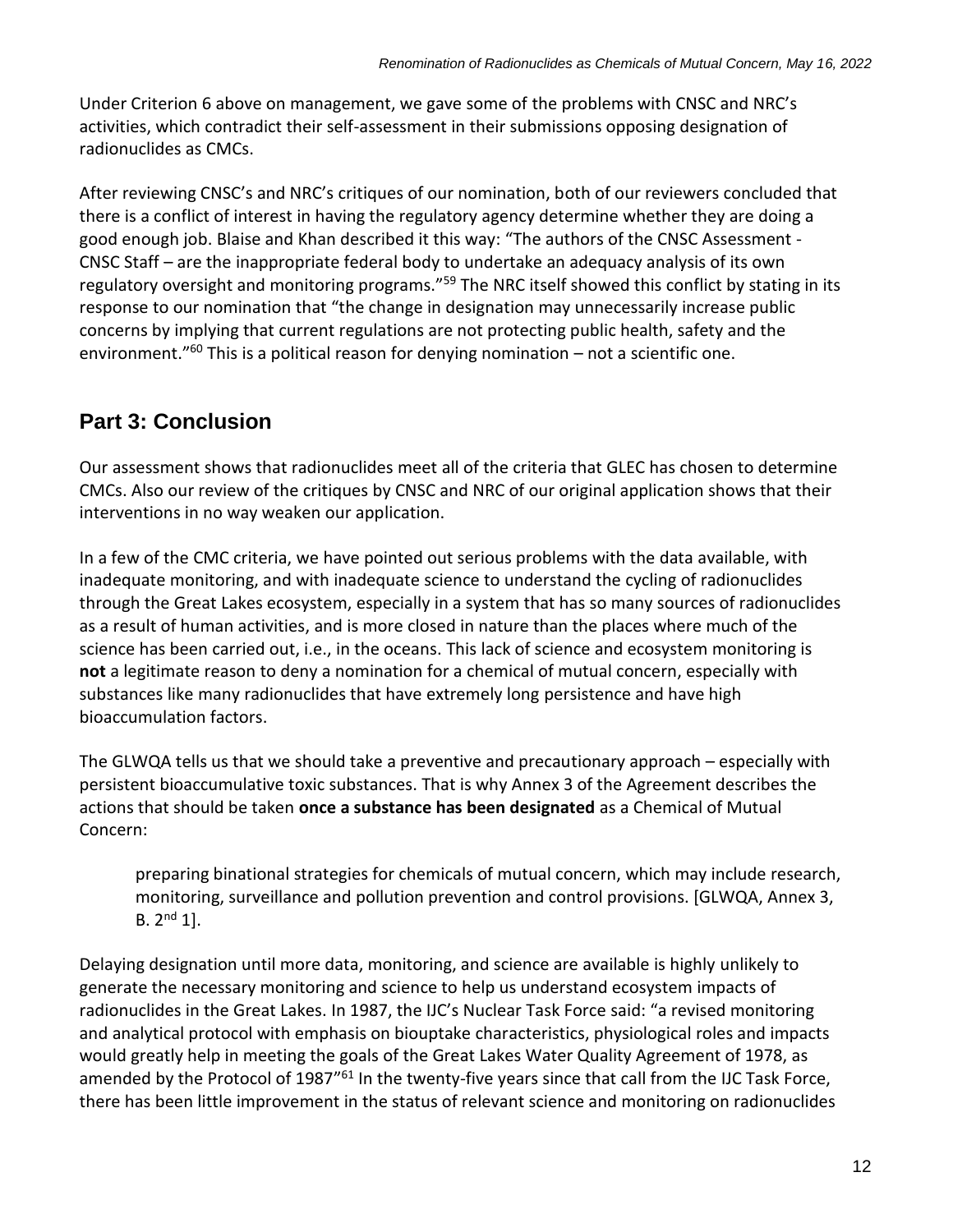in the Great Lakes.<sup>62</sup> Designation of radionuclides as CMCs should result in a plan and implementation of such a plan for making these improvements.

In addition, the very toxic, persistent and bioaccumulative characteristics of some radionuclides is enough to give us the basis under the precautionary approach in the GLWQA to take immediate action on "pollution prevention and control provisions" as called for in Annex 3 while the science is being carried out.

Therefore, we repeat our nomination of March 2, 2016 for radionuclides to be designated as CMCs under the GLWQA. As we said then:

Given that radionuclides are persistent toxic substances, given a situation where there is a substantial number of facilities that are sources of radionuclides to the Lakes, and given the relatively closed characteristics of the Great Lakes system, which means that radionuclides build up in the system, it is essential to designate radionuclides as a Chemical of Mutual Concern so that the data and science needed will be generated and so that preventive actions can be taken to protect the Lakes from threats from radionuclides.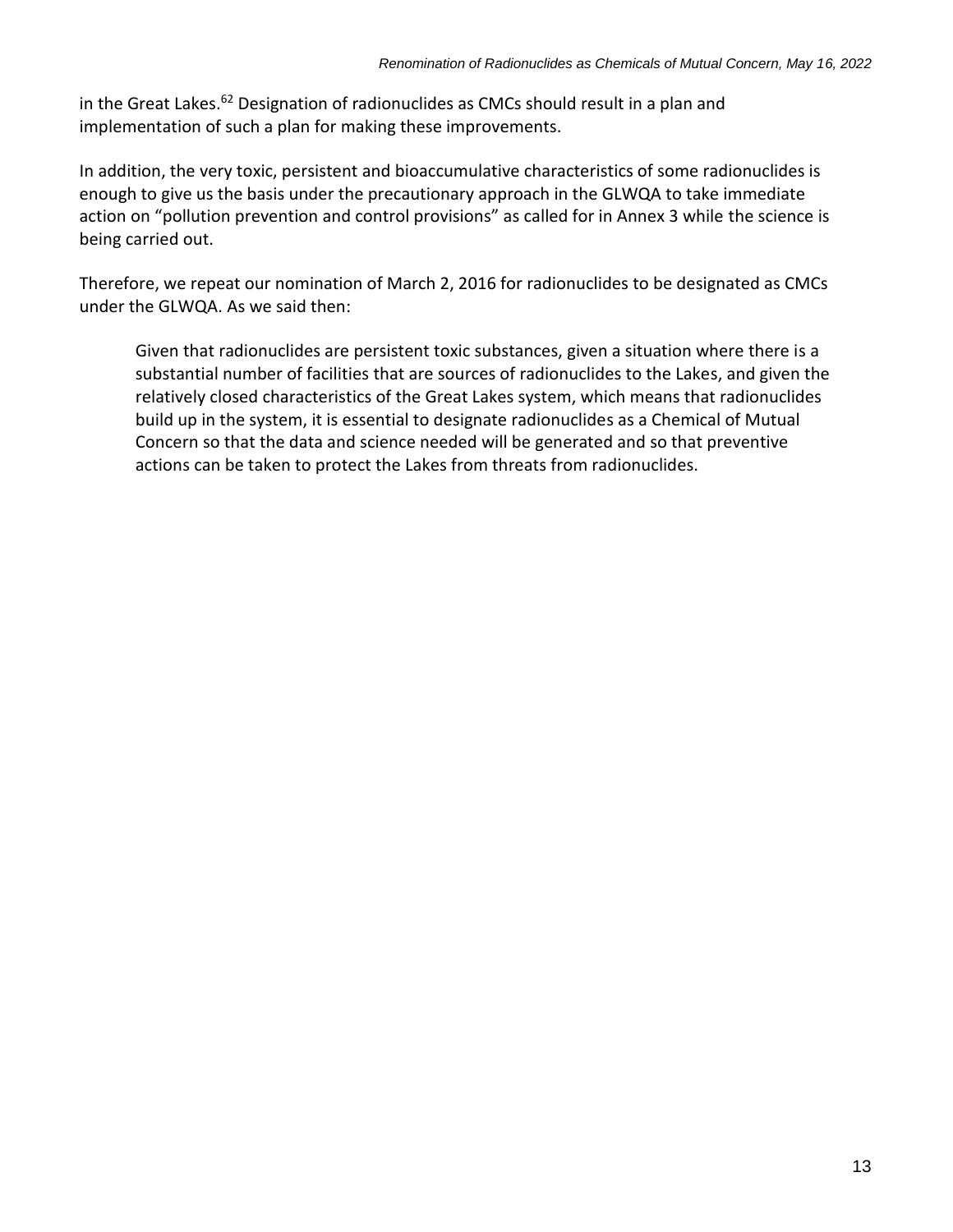## **APPENDIX 1: Map of Facilities related to Nuclear Power Generation**

<span id="page-13-0"></span>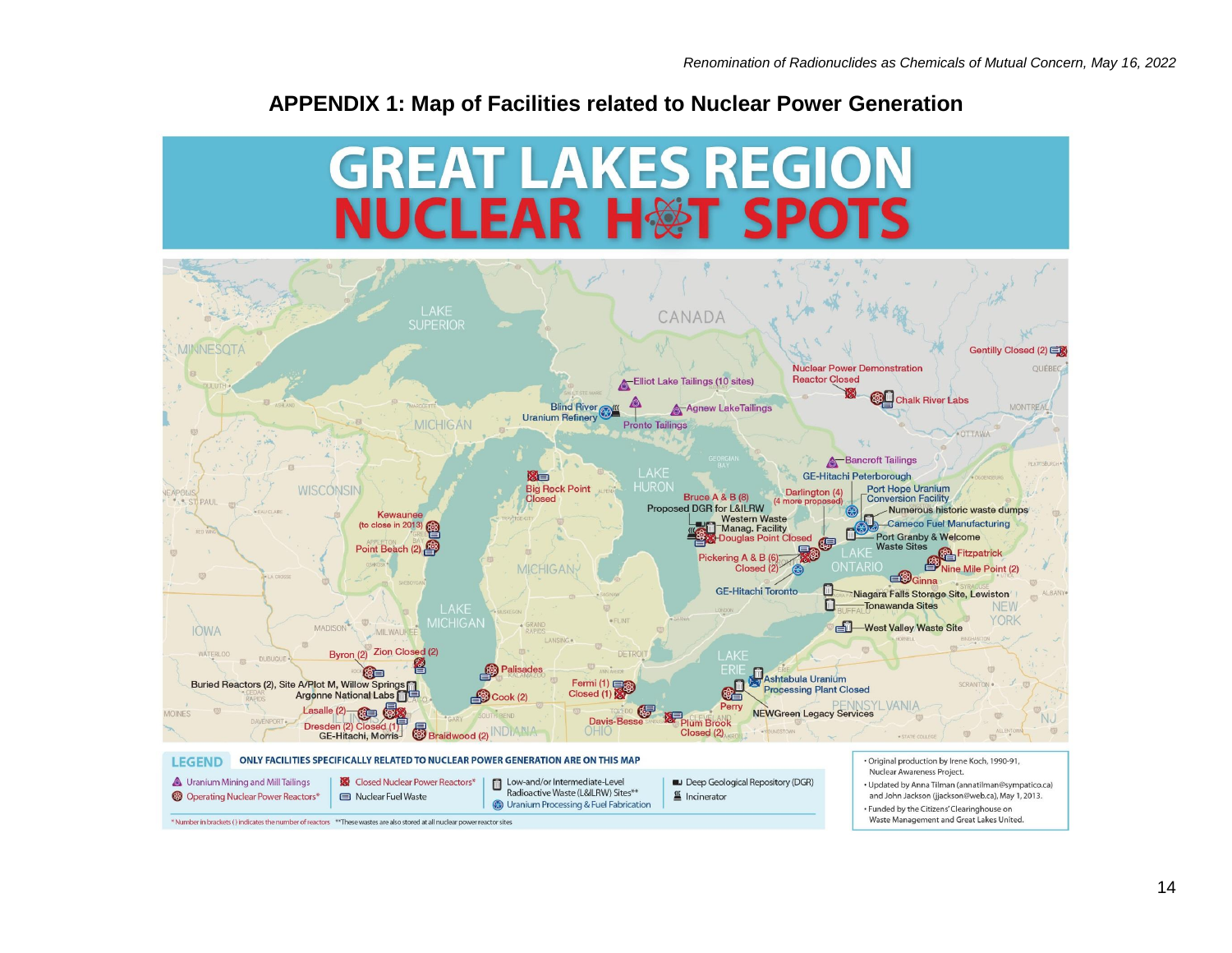## <span id="page-14-0"></span>**ENDNOTES:**

 $\overline{a}$ 

<sup>1</sup> Analysis of Cancer Risks in [Populations](https://www.nap.edu/read/13388) Near Nuclear Facilities. Phase 1. National Academy of Sciences. National Research Council of the National Academies, Nuclear Radiation and Studies Board. 2012. <sup>2</sup> Williams, F. et al[. On Cancer](https://www.hcn.org/issues/371/17708)'s Trail. May 26, 2008.

<sup>3</sup> Williams, F. et al, 2008; Mirderikvand, N. Embryo Toxic Effects of [Depleted](https://www.ncbi.nlm.nih.gov/pmc/articles/PMC3985252/) Uranium on the [Morphology](https://www.ncbi.nlm.nih.gov/pmc/articles/PMC3985252/) of the Mouse Fetus. Iranian Journal of Pharmaceutical Research (2014), 13 (1): 199-206 <sup>4</sup> Williams, F. et al, 2008.

<sup>5</sup> Almond, et al. [Chernobyl's](http://www.columbia.edu/~le93/Chernobyl.pdf) Subclinical Legacy: Prenatal Exposure to Radioactive Fallout and School [Outcomes](http://www.columbia.edu/~le93/Chernobyl.pdf) in Sweden. The Quarterly Journal of Economics (2009) 124 (4): 1729-1772; Heiervang, KS. The Chernobyl accident and cognitive functioning: a study of Norwegian adolescents exposed in utero. Dev Neuropsychol. 2010;35(6):643-55.

6 Svendsen E. et al. 137 Cesium exposure and spirometry measures in Ukrainian children affected by the Chernobyl nuclear incident. Environ Health Perspect. 2010 May;118(5):720-5. AND Svendsen, E. et al. "Reduced Lung Function in Children Associated with Cesium 137 Body Burden". Annals of the American Thoracic Society. Vol. 12 No. 7 (2015) pp. 1050-1057.

 $7$  Gillies M, Richardson DB, Cardis E, Daniels RD, O'Hagan JA, Haylock R, Laurier D, Leuraud K, Moissonnier M, Schubauer-Berigan MK, Thierry-Chef I, Kesminiene A, "Mortality from Circulatory Diseases and other NonCancer Outcomes among Nuclear Workers in France, the United Kingdom and the United States" (2017) 188:3 (INWORKS) Radiat Res at pp 276-290,

online: [https://meridian.allenpress.com/radiationresearch/article/188/3/276/192902/Mortality-from-](https://meridian.allenpress.com/radiationresearch/article/188/3/276/192902/Mortality-from-Circulatory-Diseases-and-other-Non)[Circulatory-Diseases-and-other-Non.](https://meridian.allenpress.com/radiationresearch/article/188/3/276/192902/Mortality-from-Circulatory-Diseases-and-other-Non)

<sup>8</sup> Goldenberg, D. Altered [molecular](https://www.ncbi.nlm.nih.gov/pubmed/28555940) profile in thyroid cancers from patients affected by the Three Mile Island nuclear [accident.](https://www.ncbi.nlm.nih.gov/pubmed/28555940) Laryngoscope. 2017 Jul;127 Suppl 3:S1-S9.

<sup>9</sup> Goldenberg, D 2017 Jul[;](http://nuclearhotseat.com/2018/04/11/three-mile-island-nuclear-meltdown-at-39-wtf-actually-happened-to-us-nh-355/)127 Suppl 3:S1-S9; Presentation of Renu Joshi, M.D. Nuclear Hotseat Podcast: ; Grisham, J. Study Reveals Genetic Causes for Thyroid Cancer Increase after [Chernobyl.](https://www.mskcc.org/blog/study-reveals-genetic-causes-thyroid-increase-after-chernobyl) Memorial Sloan Kettering. Wednesday, November 13, 2013; Hiranuma, Y. Fukushima Thyroid [Examination](https://www.iwanami.co.jp/kagaku/eKagaku_201709_Hiranuma-rev.pdf) Fact Sheet: [September](https://www.iwanami.co.jp/kagaku/eKagaku_201709_Hiranuma-rev.pdf) 2017. KAGAKU, Sep. 2017 Vol.87 No.9.

 $^{10}$  See Leuraud K, Richardson DB, Cardis E, Daniels RD, Gillies M, O'Hagan JA, Hamra GB, Haylock R, Laurier D, Moissonnier M, Schubauer-Berigan MK, Thierry-Chef I, Kesminiene A, "Ionising radiation and risk of death from leukaemia and lymphoma in radiation-monitored workers" (2015) 2:7 (INWORKS): An International Cohort Study Lancet Haematol at pp 276-281,

online: <https://www.thelancet.com/journals/lanhae/article/PIIS2352-> 3026(15)00094-0/fulltext; Leuraud K, Richardson DB, Cardis E, Daniels RD, Gillies M, Haylock R, Moissonnier M, Schubauer-Berigan MK, Thierry-Chef I, Kesminiene A, Laurier D, "Risk of cancer associated with low-dose radiation exposure: comparison of results between the INWORKS nuclear workers study and the A-bomb survivors' study" (2021) 60:1 Radiat Environ Biophys at pp 23-39,

online: [https://link.springer.com/article/10.1007/s00411-](https://link.springer.com/article/10.1007/s00411-%0D020-00890-7) 020-00890-7; Richardson DB, Cardis E, Daniels RD, Gillies M, Haylock R, Leuraud K, Laurier D, Moissonnier M, SchubauerBerigan MK, Thierry-Chef I, Kesminiene A, "Site-specific Solid Cancer Mortality After Exposure to Ionizing Radiation: A Cohort Study of Workers" (2018) 29:1 (INWORKS) Epidemiology at pp 31-40, online:

[https://journals.lww.com/epidem/Abstract/2018/01000/Site\\_specific\\_Solid\\_Cancer\\_Mortality\\_After.5.a](https://journals.lww.com/epidem/Abstract/2018/01000/Site_specific_Solid_Cancer_Mortality_After.5.aspx) [spx.](https://journals.lww.com/epidem/Abstract/2018/01000/Site_specific_Solid_Cancer_Mortality_After.5.aspx)

 $11$  For an analysis of the INWORKS findings and its significance, see Krystal-Anne Roussel, legal counsel, Morten Siersbaek, legal counsel, Dr. Tanya Markvart, Dr. Ian Fairlie, Submission by the Canadian Environmental Law Association to the Canadian Nuclear Safety Commission regarding the Final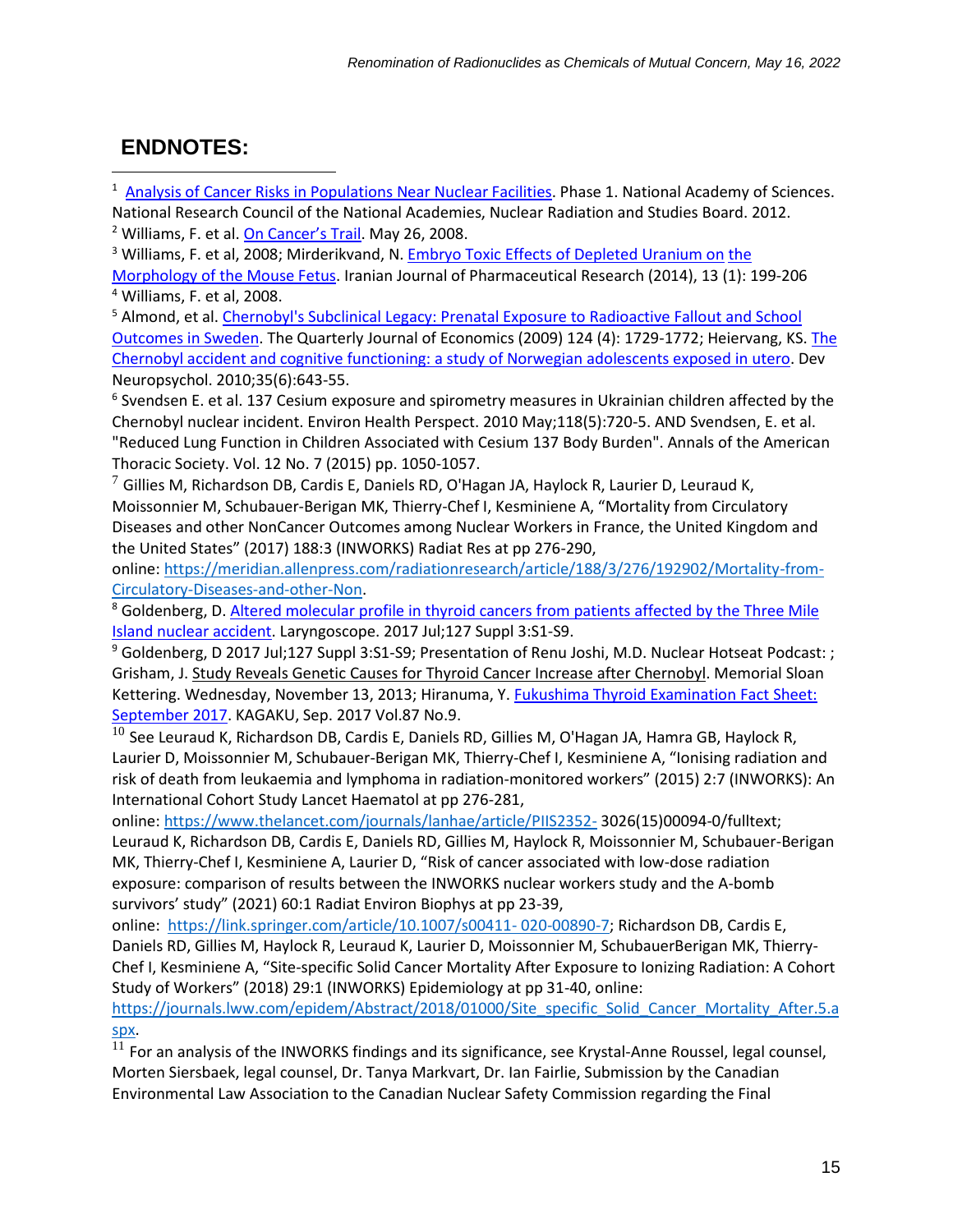Environmental Impact Statement for CNL's proposed Near Surface Disposal Facility, hearing reference: 2022-h-07, 2022, online: [https://cela.ca/wp-content/uploads/2022/04/CELA-Submission-Chalk-River-](https://cela.ca/wp-content/uploads/2022/04/CELA-Submission-Chalk-River-NSDF.pdf)[NSDF.pdf](https://cela.ca/wp-content/uploads/2022/04/CELA-Submission-Chalk-River-NSDF.pdf)

<sup>12</sup> Inventory of Radionuclides for the Great Lakes, International Joint Commission's Nuclear Task Force, December 1997, p. 92, online: <https://ijc.org/sites/default/files/C131.pdf>

<sup>13</sup> Persistence and Bioaccumulation Regulations (SOR/2000-107) under Canadian Environmental Protection Act, 1999.

<sup>14</sup> U.S. Federal Register/Vol.64. No. 213/Thursday, November 4, 1999, p. 60199.

<sup>15</sup> CEPA (SOR/2000-107) & U.S. Federal Register, 1999, p. 60199.

<sup>16</sup> IJC, Inventory of Radionuclides for the Great Lakes, 1997, p. 84; and Report on Bioaccumulation of Elements to Accompany the Inventory of Radionuclides in the Great Lakes Basin, Part II,

Bioaccumulation of Specific Elements, International Joint Commission's Nuclear Task Force, August 1996.

<sup>17</sup> Great Lakes Water Quality Board, International Joint Commission, Decommissioning of Nuclear Power Facilities in the Great Lakes Basin, November 2021, p. 6.

<sup>18</sup> For a detailed discussion of anthropogenic sources of radiation to the Great Lakes, see Section 2.3 of IJC, Inventory of Radionuclides for the Great Lakes, 1997.

<sup>19</sup> Great Lakes Water Quality Board, November 2021, p. 6.

<sup>20</sup> M. Gobien & M. Ion, 2021, "Nuclear Fuel Waste Projections in Canada - 2011 Update," Nuclear Waste Management Organization.

<sup>21</sup> Spent Nuclear Fuel and High-Level Radioactive Waste Inventory 2017, Prepared for U.S. Department of Energy, August 2018, Tables B-1, B-2, B-3, and B-4.

 $22$  The Great Lakes Water Quality Agreement: An Evolving Instrument for Ecosystem Management, National Research Council & The Royal Society of Canada, 1985, p. 18.

 $^{23}$  IJC, "Overview," Inventory of Radionuclides for the Great Lakes, 1997.

<sup>24</sup> https://www.ans.org/news/article-6/defense-department-invests-in-three-microreactor-designs/ <sup>25</sup> https://www.nrcan.gc.ca/our-natural-resources/energy-sources-distribution/nuclear-energyuranium/canadas-small-nuclear-reactor-action-plan/21183

<sup>26</sup> https://nuclearsafety.gc.ca/eng/acts-and-regulations/regulatory-documents/history/regdoc1-1-5.cfm <sup>27</sup> https://nuclearsafety.gc.ca/eng/resources/news-room/feature-articles/Sharing-our-expertise-withthe-US-Nuclear-Regulatory-Commission.cfm

<sup>28</sup> John Jackson, Backgrounder, 2016, pp. 9-11.

<sup>29</sup> See "Catastrophe studies", in Radionuclides pose a current and sustained threat to the Great Lakes environment and its inhabitants, Cindy Folkers, March 2022, p. 13 & 14. Online: [https://cela.ca/wp](https://cela.ca/wp-content/uploads/2022/05/1474-CMCs_Radiation_and_Health_Comments.pdf)[content/uploads/2022/05/1474-CMCs\\_Radiation\\_and\\_Health\\_Comments.pdf](https://cela.ca/wp-content/uploads/2022/05/1474-CMCs_Radiation_and_Health_Comments.pdf)

<sup>30</sup> Brian A. Ahier & Bliss L. Tracy, "Radionuclides in the Great Lakes Basin," Environmental Health Perspectives, Vol. 103, Supplement 9, December 1995, p. 89.

 $31$  "Regulating the Nuclear Power Industry – The Need for Independence of the Regulator," in Corporate Rules, The Real World of Business Regulation in Canada, edited by Bruce Campbell, Lorimer Press, 2022, p. 65.

<sup>32</sup> IJC Nuclear Task Force, 1997, p. 1.

<sup>33</sup> Radionuclides need designation as Chemicals of Mutual Concern to accommodate NRCs regulatory system inadequacies and protect the Great Lakes, Cindy Folkers, March 2022, p. 4. Online: [https://cela.ca/wp-content/uploads/2022/05/1473-NRC\\_CMC\\_radionuclides.pdf](https://cela.ca/wp-content/uploads/2022/05/1473-NRC_CMC_radionuclides.pdf)

 $34$  Ibid., p. 3

 $\overline{a}$ 

<sup>35</sup> Health Risks from Exposure to Low Levels of Ionizing Radiation[: BEIR VII Phase 2.](https://www.nap.edu/catalog/11340/health-risks-from-exposure-to-low-levels-of-ionizing-radiation) 2006. p 10.

 $36$  Ibid, p. 92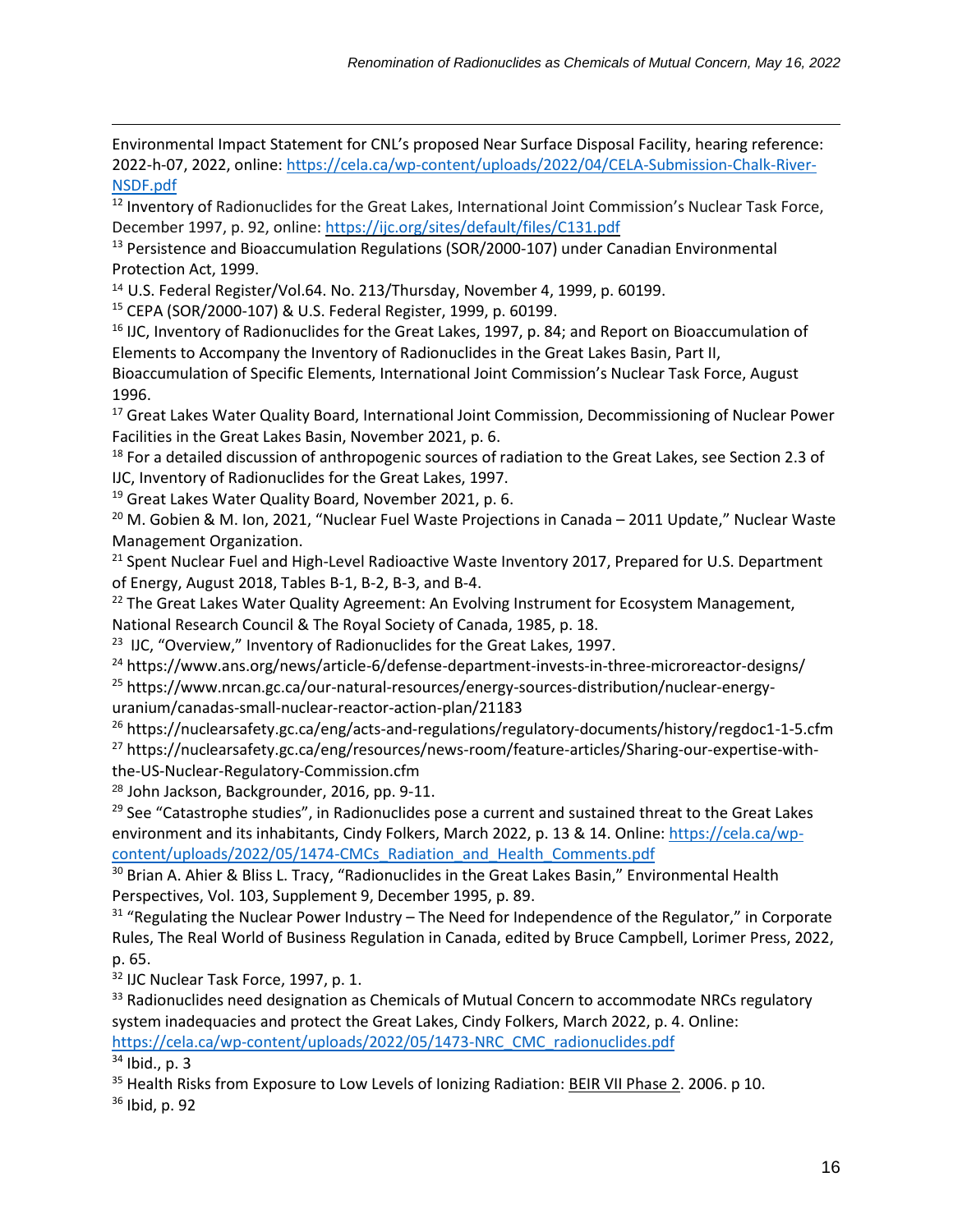<sup>37</sup> Francois Bréchignac et al. (2016). Addressing ecological effects of radiation on populations and ecosystems to improve protection of the environment against radiation: Agreed statements from a Consensus Symposium, *Journal of Environmental Radioactivity*, 158 -159, p 21 -29

38 IJC Nuclear Task Force, 1997, p. 1.

<sup>39</sup> IJC Nuclear Task Force, 1997, p.90 & 91.

<sup>40</sup> IJC Nuclear Task Force, 1996, p. 80

<sup>41</sup> IJC Nuclear Task Force, 1997, Overview.

 $42$  Ibid.

 $\overline{a}$ 

 $43$  Ibid.

<sup>44</sup> IJC Commission, Seventh biennial report on Great Lakes water quality, 1994, p. 47.

<sup>45</sup> Canadian Minister of Foreign Affairs, Canada's Response to the Recommendations in the Seventh Biennial Report of the International Joint Commission, October 1994, p. 18.

<sup>46</sup> United States Response to the International Joint Commission's Seventh Biennial Report on Great Lakes Water Quality, October 1994, p. 22.

<sup>47</sup> International Joint Commission, Eighth biennial report of Great Lakes water quality, 1996, p. 36. <sup>48</sup> Cindy Folkers, Radionuclides need designation as Chemicals of Mutual Concern to accommodate NRCs regulatory system inadequacies and protect the Great Lakes, March 2022, p. 4. Online:

https://cela.ca/wp-content/uploads/2022/05/1473-NRC\_CMC\_radionuclides.pdf

<sup>49</sup> Blaise and Khan, Designating Radionuclides as a Chemical of Mutual Concern under the Canada-United States Great Lakes Water Quality Agreement: Moving Towards Greater Oversight, Environmental Protection and Transparent, Open-sourced Science, March 2022, p. 4 & 5. Online: [https://cela.ca/wp](https://cela.ca/wp-content/uploads/2022/05/1475-Regulatory_Sufficiency_of_the_CNSC_to_Nominate_CMCs.pdf)[content/uploads/2022/05/1475-Regulatory\\_Sufficiency\\_of\\_the\\_CNSC\\_to\\_Nominate\\_CMCs.pdf](https://cela.ca/wp-content/uploads/2022/05/1475-Regulatory_Sufficiency_of_the_CNSC_to_Nominate_CMCs.pdf)

 $50$  Folker, Radionuclides need designation as Chemicals of Mutual Concern to accommodate NRC's regulatory system inadequacies and protect the Great Lakes, p. 7. Online: [https://cela.ca/wp](https://cela.ca/wp-content/uploads/2022/05/1473-NRC_CMC_radionuclides.pdf)[content/uploads/2022/05/1473-NRC\\_CMC\\_radionuclides.pdf](https://cela.ca/wp-content/uploads/2022/05/1473-NRC_CMC_radionuclides.pdf)

<sup>51</sup> McClenaghan, 2022, p. 88.

<sup>52</sup> Ibid., p. 88.

<sup>53</sup> "Basis for the U.S. Nuclear Regulatory Commission's Recommendation that Radionuclides Not Be Listed as Chemicals of Mutual Concern Under the Great Lakes Water Quality Agreement," January 24, 2017.

<sup>54</sup> Canadian Nuclear Safety Commission," Assessment of the Relevance of the Inclusion of Radionuclides as a Chemical of Mutual Concern under Annex 3 of the Canada-United States Great Lakes Water Quality Agreement," September 2017. Online: [http://nuclearsafety.gc.ca/eng/resources/health/radionuclides](http://nuclearsafety.gc.ca/eng/resources/health/radionuclides-chemical-of-mutual-concern.cfm)[chemical-of-mutual-concern.cfm](http://nuclearsafety.gc.ca/eng/resources/health/radionuclides-chemical-of-mutual-concern.cfm)

<sup>55</sup> Kerrie Blaise and Rizwan Khan, Canadian Environmental Law Association, Designating Radionuclides as a Chemical of Mutual Concern under the Canada-United States Great Lakes Water Quality Agreement: Moving Towards Greater Oversight, Environmental Protection and Transparent, Open-sourced Science, March 2, 2022. Online: [https://cela.ca/wp-content/uploads/2022/05/1475-](https://cela.ca/wp-content/uploads/2022/05/1475-Regulatory_Sufficiency_of_the_CNSC_to_Nominate_CMCs.pdf)

Regulatory Sufficiency of the CNSC to Nominate CMCs.pdf

Radionuclides need designation as Chemicals of Mutual Concern to accommodate NRCs regulatory system inadequacies and protect the Great Lakes, Cindy Folkers, March 2022; and Radionuclides pose a current and sustained threat to the Great Lakes environment and its inhabitants, Cindy Folkers, March 2022. Online: [https://cela.ca/wp-content/uploads/2022/05/1474-](https://cela.ca/wp-content/uploads/2022/05/1474-CMCs_Radiation_and_Health_Comments.pdf)

[CMCs\\_Radiation\\_and\\_Health\\_Comments.pdf](https://cela.ca/wp-content/uploads/2022/05/1474-CMCs_Radiation_and_Health_Comments.pdf)

<sup>56</sup> Op. Cit., p. 9.

<sup>58</sup> Report 1 – Inspection of Nuclear Power Plants – Canadian Nuclear Safety Commission (Ottawa: CESD, 2016.

<sup>57</sup> Op. Cit., p. 57.